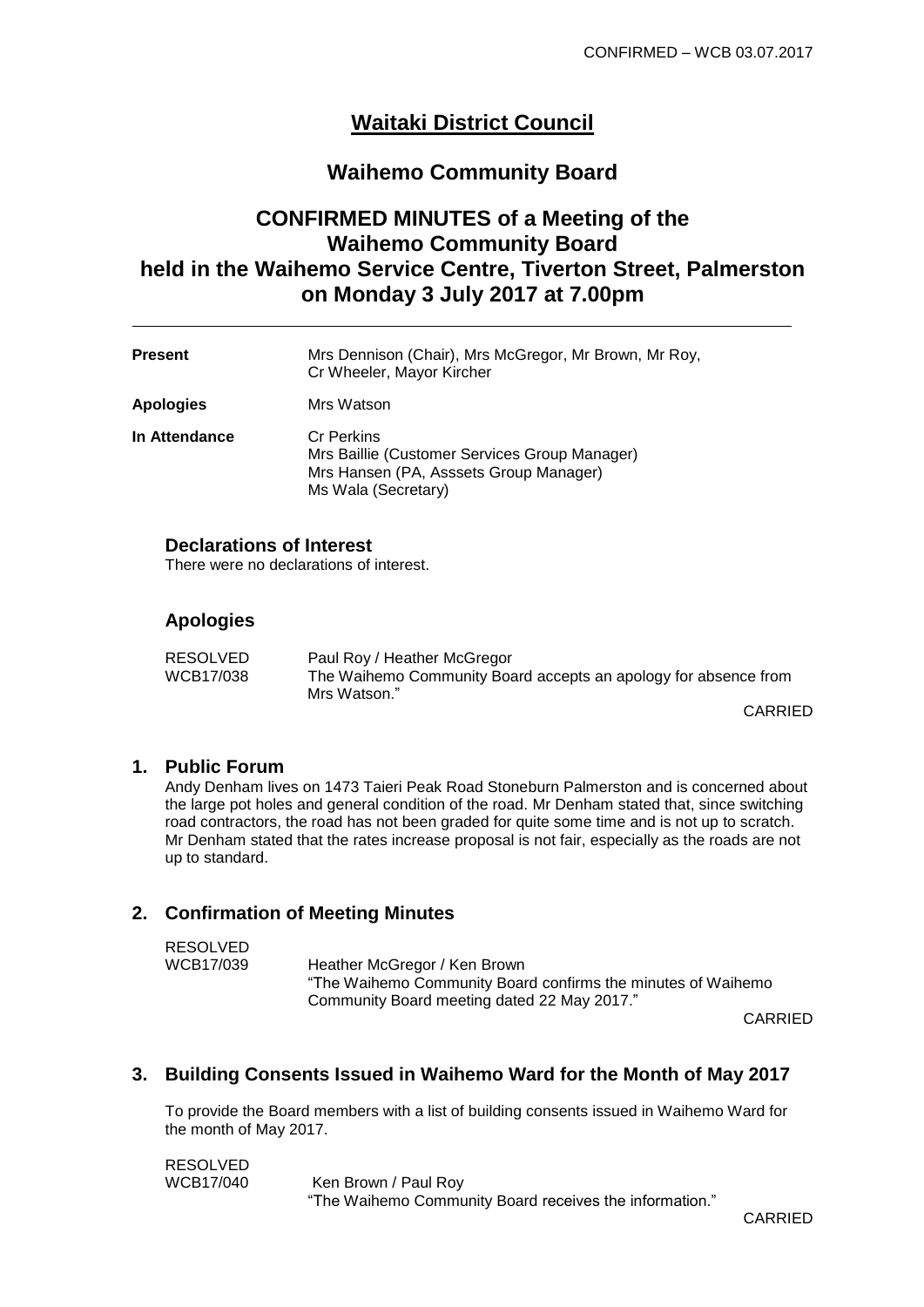# **4. Assets Update**

To update the Board on issues, operations and projects managed by the Assets Group, occurring within the Waihemo Ward since the last Board meeting.

RESOLVED

WCB17/041 Jan Wheeler / Paul Roy "The Waihemo Community Board receives the information."

CARRIED

# **5. Recreation Update**

The purpose of this memorandum is to update the Waihemo Community Board on routine work, maintenance issues and progress on minor projects for the period 9 May 2017 to 21 June 2017.

| <b>RESOLVED</b><br>WCB17/042 | Jan Wheeler / Ken Brown                                                                     |         |
|------------------------------|---------------------------------------------------------------------------------------------|---------|
|                              | "The Waihemo Community Board receives the information."                                     | CARRIED |
| RESOLVED                     |                                                                                             |         |
| WCB17/043                    | Ken Brown / Jan Wheeler                                                                     |         |
|                              | "The Waihemo Community Board requests a report for the next meeting<br>on the clock tower." |         |
|                              |                                                                                             | CARRIED |
| RESOLVED                     |                                                                                             |         |
| WCB17/044                    | Jan Wheeler / Ken Brown                                                                     |         |
|                              | "The Waihemo Community Board requests the costings so far on the                            |         |
|                              | drainage project in the Mill Domain."                                                       | CARRIED |

# **6. Verbal Updates: Chairperson's Report; Community Board Member Area Reports; Councillor's Report**

**Kathy Dennison – Chairperson's Report**

## **Friday 26 May – Pink Ribbon**

Along with other Board members, I attended the Pink Ribbon morning tea which was hosted by Heather McGregor, Sonya Watson and helpers. Another successful year and very well supported. It was great to see Deputy Mayor Tavendale attending, too. Well done, Heather and Sonya.

### **Friday 9 June – Waihemo Ward Recreation**

The Community Board met with recreation staff in Hampden and Moeraki to discuss projects. Topics included:

- o Hampden Toilets
- o Hampden Beach Project
- o Moeraki Centenary Park
- o Moeraki Lookout
- o Moeraki Beach steps.

Thank you to all Board members for attending.

## **Monday 19 June – Community Group Meeting**

Along with Carol Watson and Heather McGregor, I attended the Promotion of Palmerston meeting at the Palmerston Community Centre. Their Committee had invited the public along to discuss ideas and ways of working with other community groups in our area.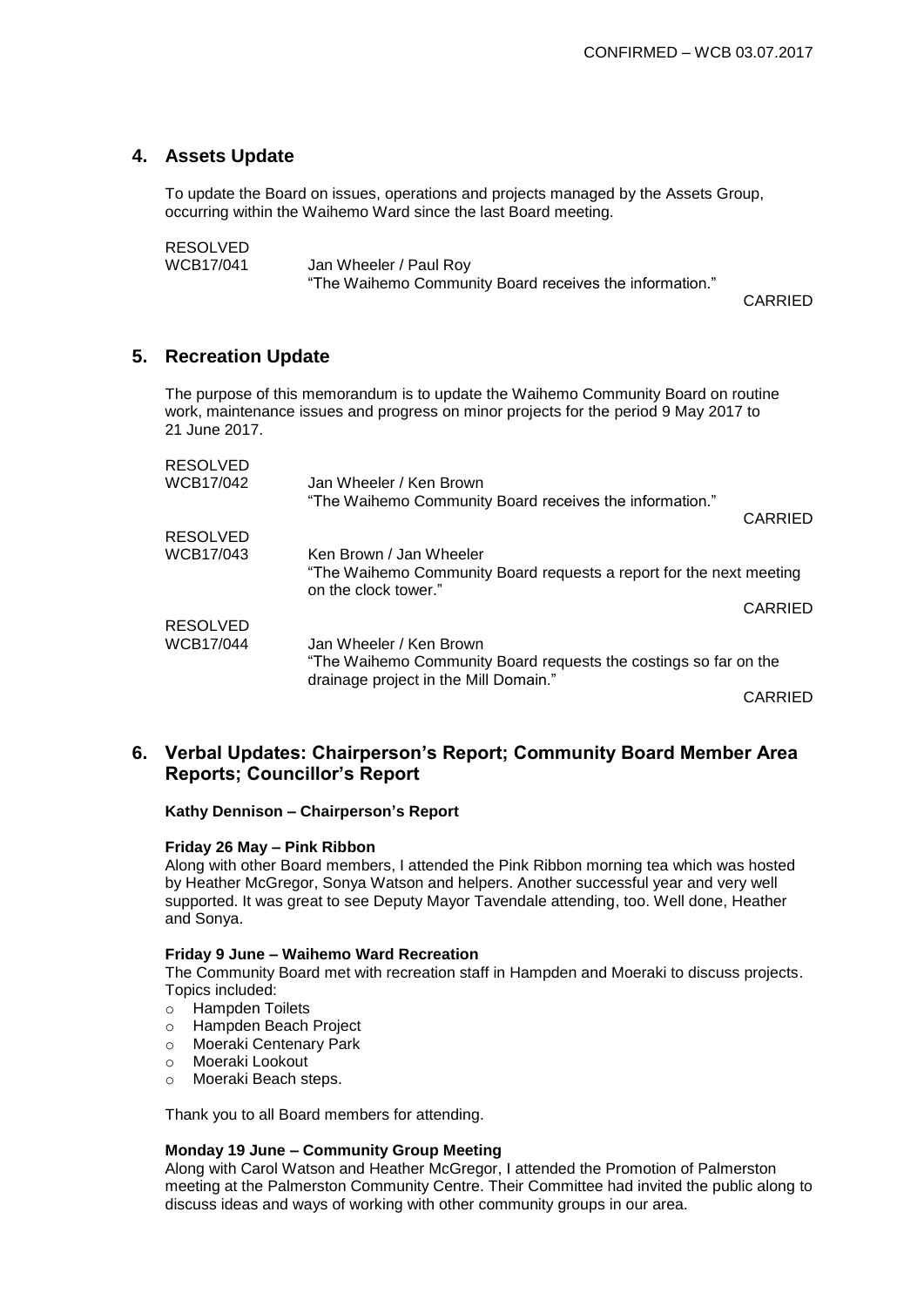### **Wednesday 21 June – Farewell Michael Ross**

I was invited to attend the farewell to Michael Ross at the Oamaru Opera House. Michael attended our last Community Board meeting prior to his departure. We wish him all the best for the future.

### **Thursday 22 June – Trustpower Waitaki District Community Awards**

Community Board members attended the Trustpower Awards in Oamaru. I was unable to attend due to work commitments. Well done to those winners, and appreciation to all the other nominations for the great voluntary dedication to our communities.

## **Monday 26 June – Dunback Streetscape and Dunback Domain**

Along with other Board Members, I attended a meeting in the Dunback Hall regarding the Streetscape Project for Dunback. Staff presented the design work and it was well received. We also discussed the Dunback domain toilet project after Council successfully obtained part funding from the Government for the replacement of these toilets. This meeting was well represented by the community, and we would like to thank the staff for the work they have done so far. The Board looks forward to more discussion regarding these projects.

#### **Palmerston Town Clock**

I was hoping to have a report in this agenda regarding the clock. Staff are working to obtain the information that is required. There is public interest in this project, and we will endeavour to resolve it as quickly as we can.

#### **Joint Community Board Workshop in Oamaru**

The Waihemo Community Board and Ahuriri Community Board have a joint workshop in Oamaru on Monday 10 July to discuss Health and Safety and Council's Long Term Plan consultation. Council will be starting this consultation shortly. It's great to have the support of Lisa Baillie and Thunes Cloete for our Community Boards.

### **Draft Waitaki District General Bylaws**

Council is in public consultation at present regarding the Draft Waitaki District General Bylaw. This is available at our libraries and also on Council's website. Please take note and encourage people to take an interest as it may affect them.

#### **Going Forward**

The past six weeks has been busy with phone calls and general discussion. I would like to thank Board members and staff for their support and dedication to our community. We are planning to meet in the next month to have discussions regarding our amenity rate projects for the Ward.

A letter of support for Waihemo Pharmacy was tabled (copy attached).

#### Jan Wheeler

- Council Meeting with Ecan and CEO
- A&P Showgrounds Palmerston Paul Mutch to see area for flax and ground cover plantings at the stock yard site
- Visited Mill Domain very wet
- EO review article Councillor report
- Council Conflict of Interest seminar
- Jonathan Salter Wellington Simpson Grierson law firm
- Council Roading workshop
- Council Committee Day Assets, Commnity Services, Customer Services
- CEO Interviews
- CEO Interviews
- Waihemo Community Board met Hampden Beach, Moeraki Lookout, Moeraki Beach **Steps**
- Network Waitaki opening of Electric Car Pumping Station and launch of Hampden Community Electric Car – along with Hampden School
- Council Committees Finances
- Finance, Audit and Risk Committee Meeting Observatory Village funding workshop
- Cultural Facility Development Committee workshop Sports Stadium Oamaru plan
- Council Meeting
- Opera House CEO Michael Ross Farewell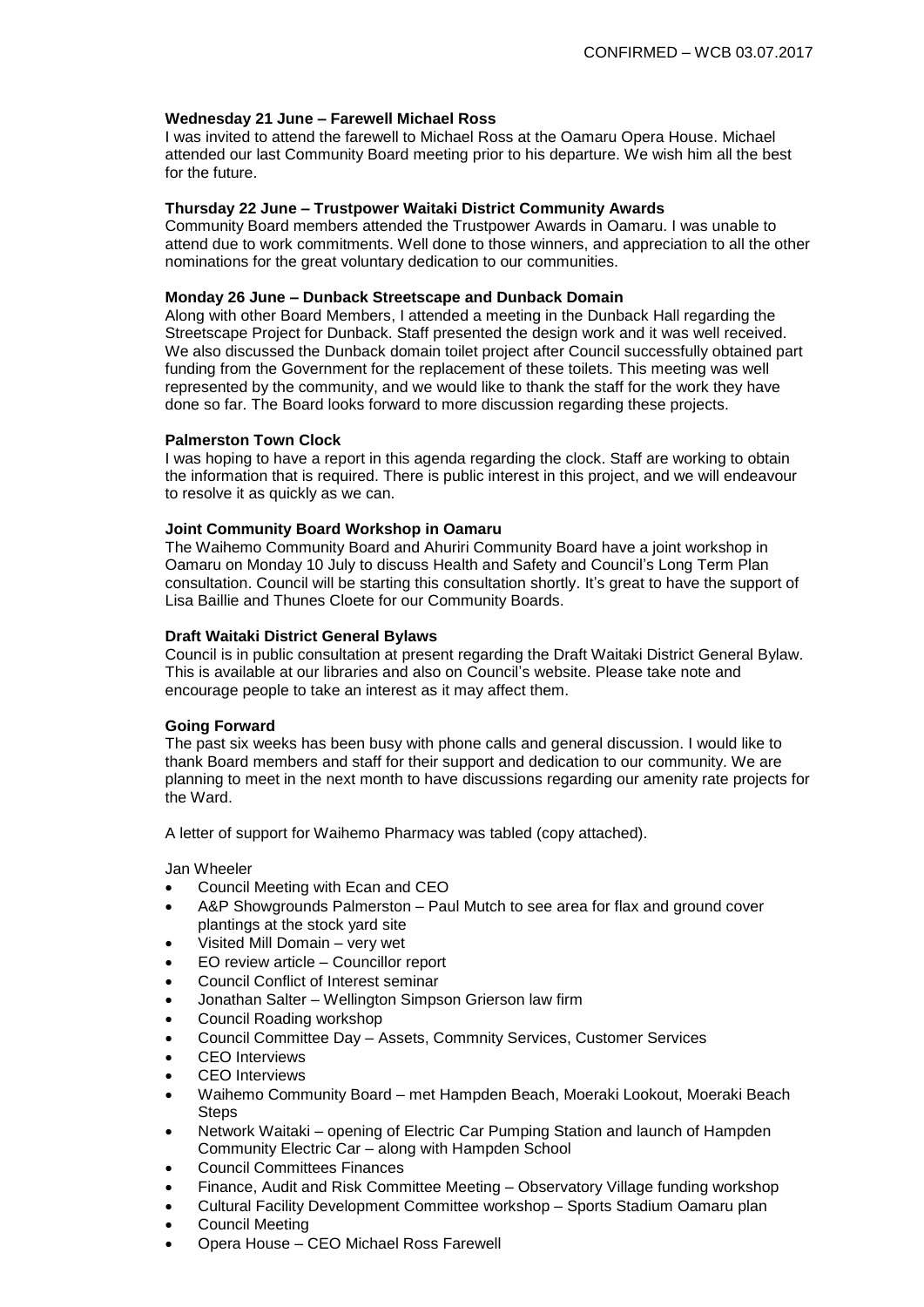- Trustpower Community Awards Opera House
- Moeraki Rag Councillor report
- EO review Councillor Report
- Hampden Beach Huge seas rocks required south end
- Council NZTA meeting
- Moeraki Village Moeraki Boulders
- Meeting Moeraki Signage and Road Safety
- Dunback Hall Streetscape and Dunback Domain toilet plants
- Council Council workshops
- Council Toilet Strategy, BMX Course at old Oamaru Dump Site
- Oamaru Tennis club submission for sealing grass courts
- Council Farewell for CEO Michael Ross and his wife Susie
- Met with Sandy Linton, new Hampden Hall Committee Chairperson.

Heather McGregor

- 9 June Hampden visit with Erik van der Spek and Jane Matchett to discuss the Hampden beach area, Hampden toilets and hall, also the Moeraki lookout fence and the Moeraki beach steps access to the beach
- 11 June Palmerston Bowls AGM
- 19 June Puketapu Radio AGM, and the Promotion of Palmerton group's public meeting
- 21 June Council Meeting Oamaru
- 22 June Trust Power Awards in Oamaru
- 26 June Dunback Streetscape, domain toilets and shower blocks
- It was great to see four Community groups recognised in the Waihemo Ward at the Trust Power Awards.
- There has been concern from rate payers about Ronaldsay Street, specifically the seal between Start and Sanday Streets. Downers has told me that this will be looked at again in the spring.
- Katiki Rest Areas the pot holes in the rest area located at the northern end of Katiki Straight will be filled in; and at Shag Point, the trees will be cut back as well as pot holes filled.
- CRMs sent through regarding roading.
- Pink Ribbon was once again successful, with \$3,513.20 raised for the Breast Cancer Foundation. Thank you to all who attended.

Ken Brown

- Locals reasonably happy
- Tour of Hampden, reserve improvements positive decisions, chaired the elections, positive plans about the hall
- Local comments over drainage after the heavy rain one about District Road, and another about Gilligans Street – where there was flooding across the road – drain is in bad position.

Paul Roy

 Back up Andy Denham on the roading issue. Rate payers are getting annoyed and cars are getting wrecked on the roads which is not fair.

Carol Watson

Mrs Dennison presented the following report in Carol Watson's absence:

- It is with regret I am unable to attend another meeting. This time I am in the North Island for family reasons.
- Since the Community Board I have been to the Pink Ribbon Morning Tea. Many thanks to Heather and Sonya for a great morning.
- The Community Board travelled to Hampden where they met with Eric van der Spek and Jane Matchett to discuss projects which need some decisions made to proceed. We also went to Moeraki and looked at more projects there.

RESOLVED

WCB17/45 Ken Brown / Paul Roy

"The Waihemo Community Board receives the information."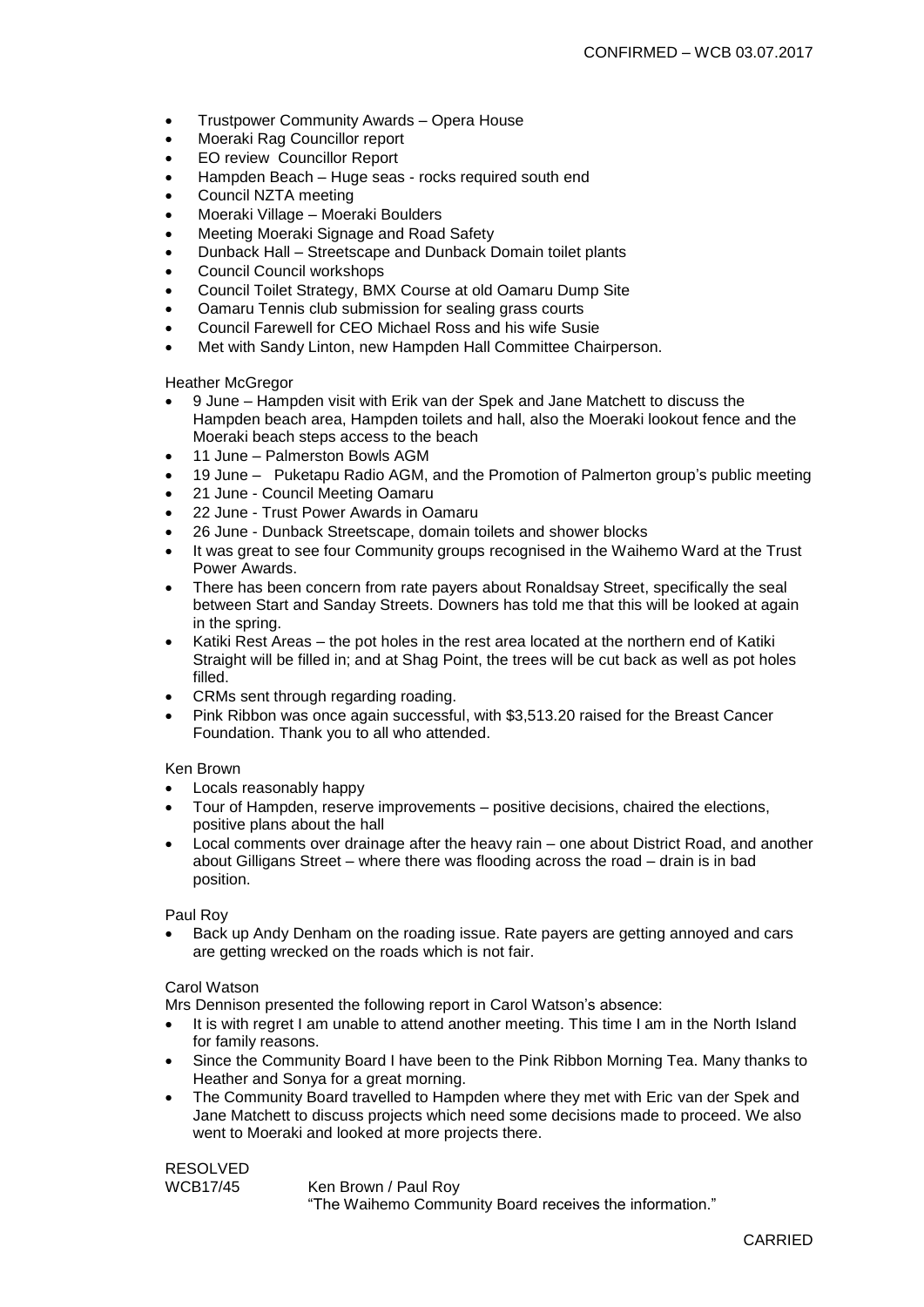Mayor Kircher

- Opportunities exist for business people in the district
- General bylaw
- Election year for Central Government
- Trust Power awards showed that there was a great spread across the district a real testament to the nominations. We hope to see East Otago Medical Centre nominated next time.
- New Chief Executive came for a visit in the weekend and is keen to get started.
- Mark Mitchell resigned from the building team, and is headed to Kaikoura. We are in the process of advertising his job.

## Cr Perkins

In response to Andy Denham's comments, Cr Perkins stated that the roading contractor's performance was not the issue. Sourcing of road metal is the problem, it could be beneficial if landowners were able to open their road metal supplies to Council. Community boards are well placed to facilitate this process, and it would be great if they could help shape the policy.

Oceana is confident about being in Waitaki for at least another 10 years. Given that, it might be a good time for the local community to pitch to them for funding for economic developments to help the district when the mine does eventually close.

# **7. Items for Information**

To provide Waihemo Community Board members with a copy of the following items for information:

- Mayor's and CEO's report to 21 June 2017 Council meeting
- Health and Safety Update to 7 June Customer Services Committee Meeting
- Hamnak Water Project update 21 June Council
- Otago Rural Fire Authority Update 21 June Council
- Anzac Day Council involvement 21 June Council
- Palmerston Waihemo A & P Association letter

| <b>RESOLVED</b><br><b>WCB17/46</b>                                                                                                                                                                                   | Kathy Dennison / Heather McGregor<br>"The Waihemo Community Board receives the information." |                |
|----------------------------------------------------------------------------------------------------------------------------------------------------------------------------------------------------------------------|----------------------------------------------------------------------------------------------|----------------|
| <b>RESOLVED</b>                                                                                                                                                                                                      |                                                                                              | <b>CARRIED</b> |
| <b>WCB17/47</b>                                                                                                                                                                                                      |                                                                                              |                |
| Kathy Dennison / Ken Brown<br>"The Waihemo Community Board received the correspondence dated<br>22 April, and requests financial information and a planting plan regarding<br>this project from the A&P Association. |                                                                                              |                |
|                                                                                                                                                                                                                      |                                                                                              | CARRIED        |

There being no further business, the Chairperson declared the meeting closed at 8.45pm.

Confirmed this 14th day of August 2017 at Waihemo Service Centre, Palmerston.

\_\_\_\_\_\_\_\_\_\_\_\_\_\_\_\_\_\_\_\_\_\_\_\_\_\_\_\_\_\_\_\_\_\_\_\_\_\_\_\_

*(signed)*

**Chairperson**